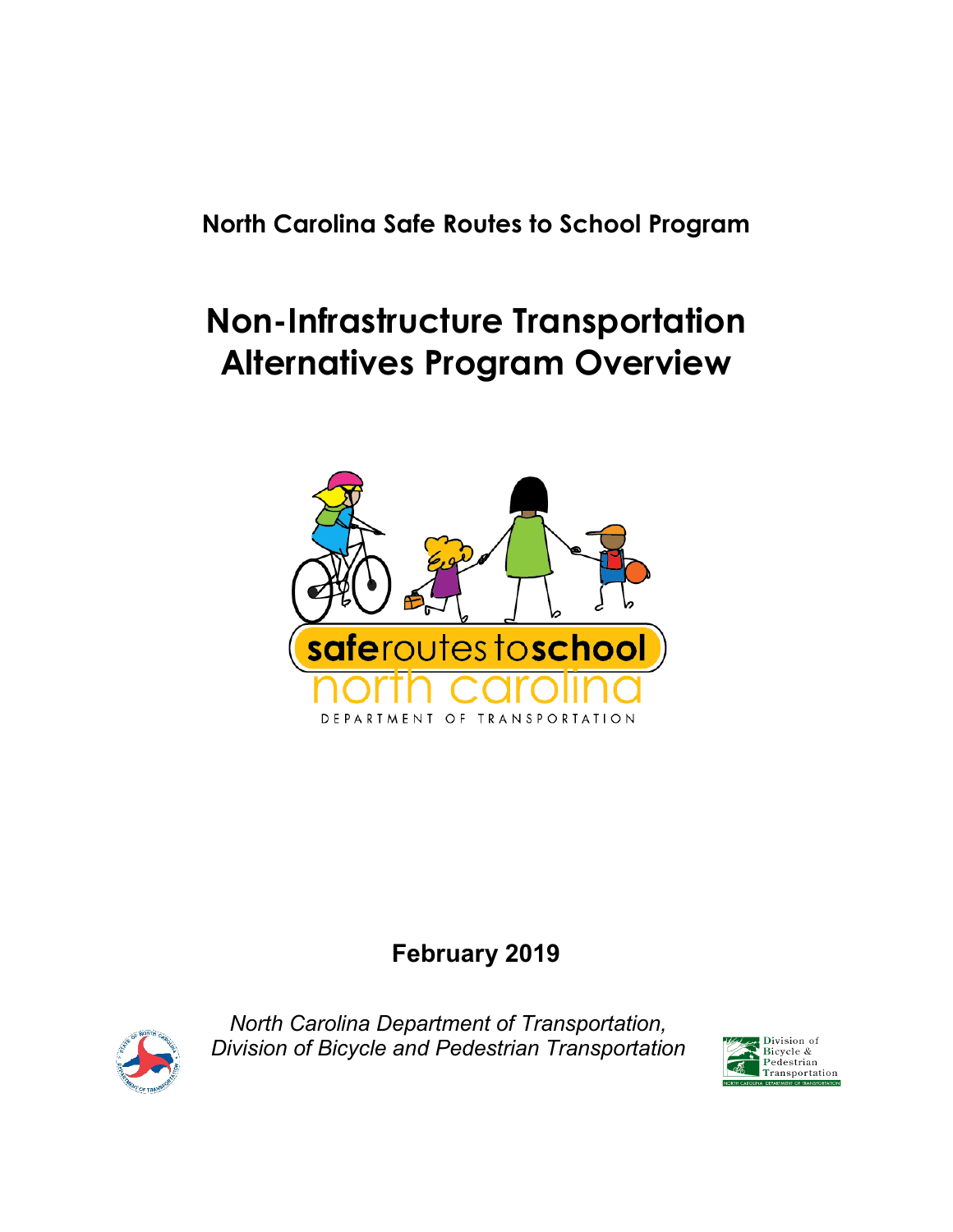# North Carolina Safe Routes to School Program

### Non-Infrastructure Transportation Alternatives Program Guidelines

| Ъ.                 |  |
|--------------------|--|
| 1                  |  |
| Ш.                 |  |
| III.               |  |
| IV.                |  |
| $\mathbf{1}$ .     |  |
| 2.<br>$\mathbf{3}$ |  |
| $V_{\cdot}$        |  |
| VI.                |  |
| VII.               |  |
| $\mathbf{1}$ .     |  |
| 2.                 |  |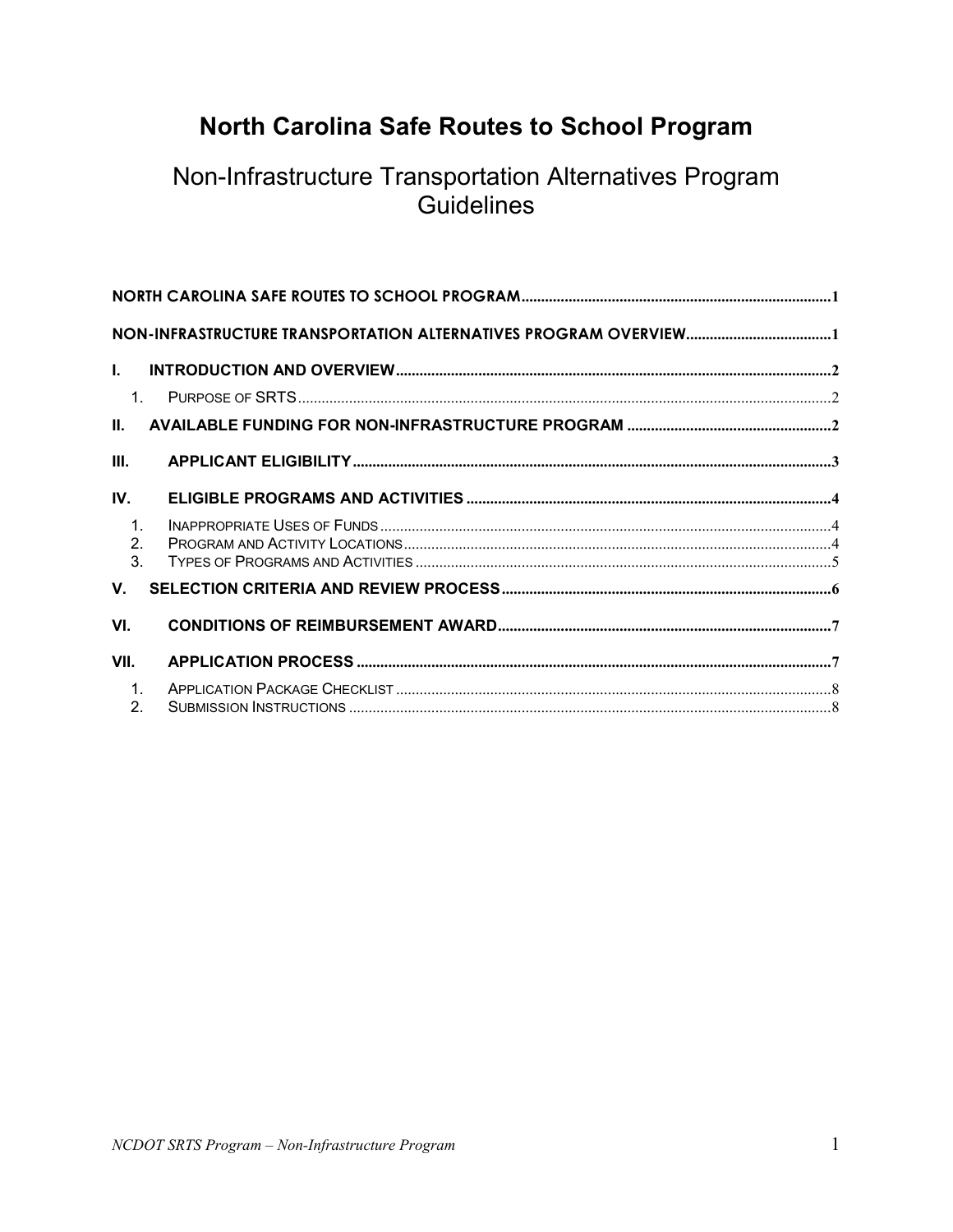# <span id="page-2-0"></span>**I. Introduction and Overview**

The North Carolina Department of Transportation's Safe Routes to School (SRTS) Program was established in 2005 through SAFETEA-LU as a federally-funded program to provide an opportunity for communities to improve conditions for bicycling and walking to school. It is currently supported with Transportation Alternatives federal funding through the Surface Transportation Block Grant program established under the FAST Act.

The following guidelines and application package were compiled to provide applicants with detailed instructions, required forms, and supplemental information to assist in the preparation of a SRTS non-infrastructure program application. This category of funding is intended to support programs and activities that focus on *education, enforcement, encouragement* and *evaluation* elements of a SRTS initiative. Please carefully review the information and instructions provided here before applying to ensure a competitive standing among other applications. If additional assistance is needed, please contact the NCDOT Safe Routes to School Coordinator, Ed Johnson, at 919-707-2604 or by email at  $erichnson2@ncdot.gov$ .

#### <span id="page-2-1"></span>*1. Purpose of SRTS*

The purpose of this program is to:

- Enable and encourage children, including those with disabilities, to walk and bicycle to school
- Make bicycling and walking to school a safer and more appealing transportation alternative, thereby encouraging a healthy and active lifestyle from an early age
- Facilitate the planning, development, and implementation of projects and activities that will improve safety and reduce traffic, fuel consumption, and air pollution in the vicinity of schools.

# <span id="page-2-2"></span>**II. Available Funding for Non-Infrastructure Program**

The SRTS Program has set aside \$1,500,000 per year of Transportation Alternative Program (TAP) funds for non-infrastructure programs and activities over a 3-year period. Funding requests may range from a yearly amount of \$50,000 to \$100,000 per project. Projects will be awarded in 2019 and can be one to three years in length. Funding may be requested to support activities for community-wide, regional or state-wide programs.

The non-infrastructure award program is a cost reimbursement program. This competitive reimbursement program is 80% federally funded – a 20% local match is required. Award recipients must be able to cover the costs of the project and will be reimbursed during the course of project implementation for up to 80% of eligible expenditures. All costs submitted for reimbursement are subject to eligibility requirements and must comply with a reimbursement agreement executed between NCDOT and the recipient. **Any work performed or costs incurred prior to a Notice to Proceed are not eligible for reimbursement.**

Applicants must leverage their request for TAP funding with other funding sources that may be available to them, including grant awards or local funding for the 20% match. Other federal or state funds cannot be used for the match. Applicants who can designate other available resources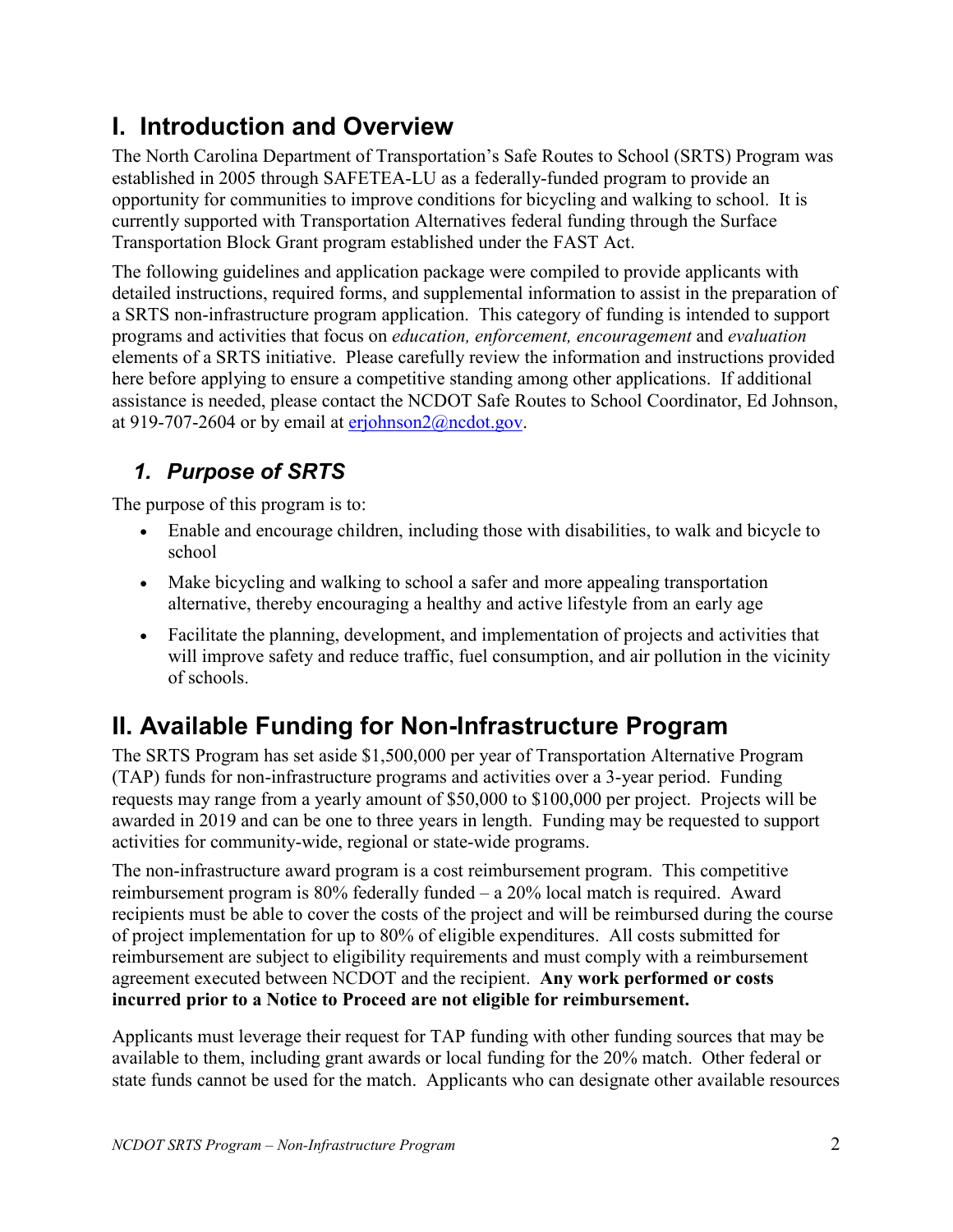to fund programs and activities to meet a comprehensive SRTS strategy will be considered upon evaluation.

| Non-Infrastructure Program Timeline* |  |
|--------------------------------------|--|
|                                      |  |

| February 18 | Call for Proposals opens                                          |
|-------------|-------------------------------------------------------------------|
| February 26 | Informational Webinar                                             |
| March 29    | Applications due by 11:59 PM                                      |
| April 12    | Eligible applications distributed to review committee for scoring |
| April 30    | Review committee makes recommendations                            |
| June $5/6$  | NCDOT presents awardee information to Board of Transportation     |
|             | (BOT) and applicants are notified of award                        |
| July        | Reimbursement agreement executed                                  |

\*This schedule is provided here to assist you in your planning. The actual dates may be subject to change.

# <span id="page-3-0"></span>**III.Applicant Eligibility**

Eligible recipients include the following:

- Local governments
	- o Municipality
	- o County agency (Public Health, County Tourism or Economic Development Office)
- Regional Transportation Authority and Regional Transportation Planning Organizations under 23 U.S.C. 135(m)
- Natural Resource or Public Land Agency
	- o Federal (USACE, National Forests, USFWS, and National Park Service)
	- o State or local park or forest agencies (DENR)
	- o State or local fish and game or wildlife agencies
- School districts, local education agencies, or schools (public or nonprofit private schools)
- Tribal governments
- Any other local or regional governmental entity with responsibility for oversight of transportation or recreational trails, except MPOs or state agencies
- Nonprofit organizations that oversee the administration of local transportation safety programs

This entity must be willing and able to enter into a reimbursement agreement with NCDOT. A letter of support and administration from the lead sponsoring agency or organization must be submitted with the application indicating support of the project and the sponsor's ability to enter into agreement with NCDOT. The lead sponsor will be responsible for project administration, paying for any work performed or materials purchased, and submitting proper proof of payment to NCDOT for reimbursement. This sponsor will also be NCDOT's primary contact if awarded.

Other eligible agencies and organizations with a strong interest in and support for the use of funding for non-infrastructure programs and activities are strongly encouraged to partner with the lead sponsor to develop the project application as a co-sponsor. *A letter of support from the school district(s) or schools to be impacted by the project is required if they are not the lead agency.*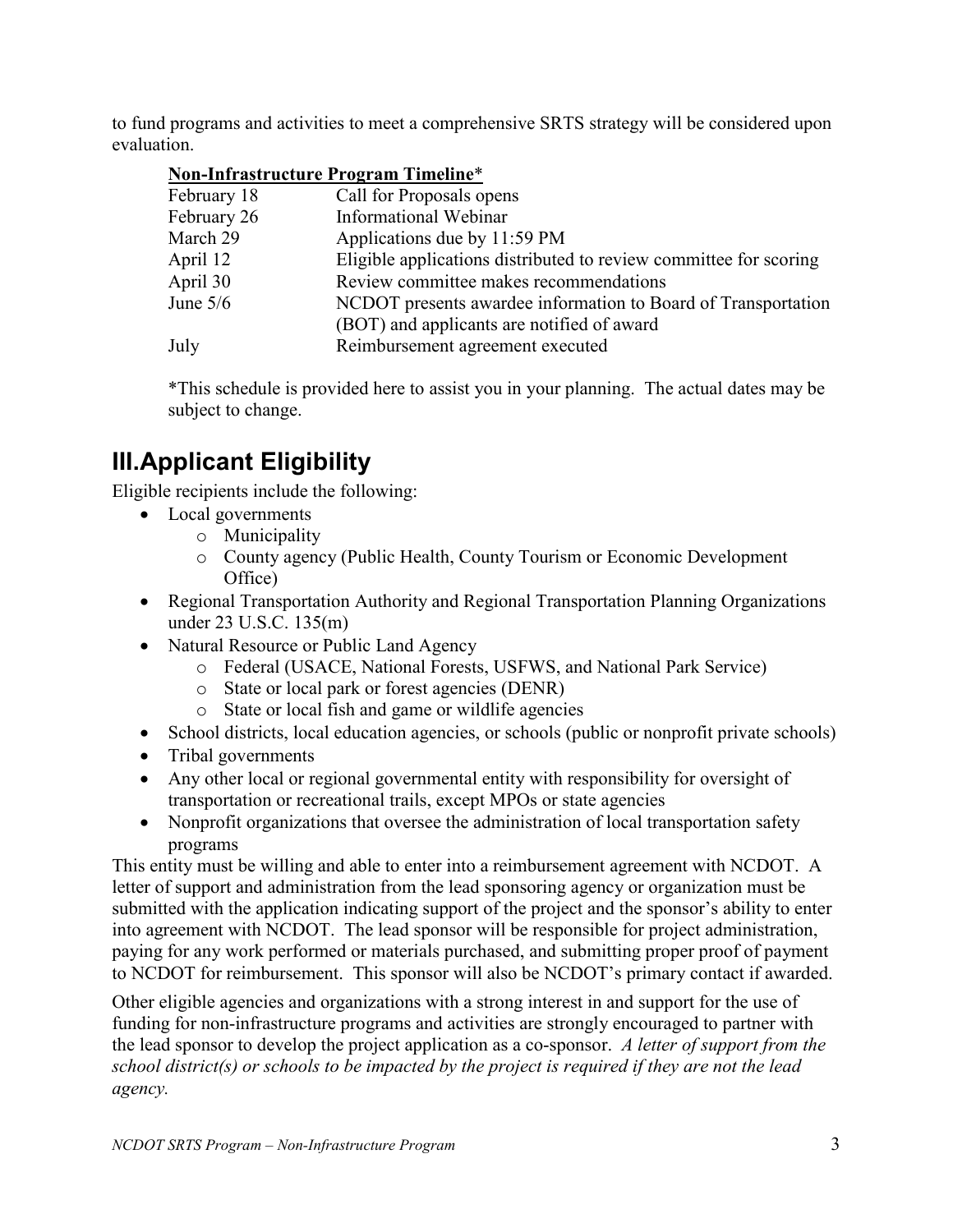To stimulate creative approaches to implementing this program, communities are encouraged to develop relationships among diverse stakeholders. Letters of support from these other stakeholders may be attached to the application. Partners who are contributing funds or resources to the non-infrastructure project as part of the 20% match *must* supply a resolution or letter indicating commitment in the application. Typical costs charged directly to a Federal award are the compensation of employees who work on that award, their related fringe benefit costs, the costs of materials and other items of expense incurred for the Federal award. For further clarification, see CFR-2017-title2-vol1-part200.pdf; section 200.412, Classification of Costs.

# <span id="page-4-0"></span>**IV. Eligible Programs and Activities**

Non-infrastructure projects consist of programs and activities that, when implemented, aim to shift community behavior, attitudes and social norms through education, encouragement and enforcement strategies to increase the safety and convenience for children to walk and/or bicycle to school. For all applicants, requests for funds must address or involve implementation of all of the E's, with the exception of engineering. (Please note: contact your NCDOT division about possible infrastructure funds for developing and constructing engineering solutions in the vicinity of schools in your area.)

[Applicants](#page-3-0) may apply for eligible programs and activities that allow for needs to be addressed at a cluster of schools; a school district, municipality, or county; or a regional or statewide level. Applications must define complete, identifiable and implementable projects. Funds are not available for partial activities that cannot function as a complete and useful whole or for programs that do not have an independent utility.

### <span id="page-4-1"></span>*1. Inappropriate Uses of Funds*

Although funding for SRTS is flexible to allow for creative partnerships and solutions, there are certain activities and projects that are ineligible for funding. Ineligible expenses include:

- Programs and activities that do not specifically serve the stated purposes of the SRTS Program (see [Purpose of SRTS\)](#page-2-1).
- Projects that focus on pick-up and drop-off areas or procedures in order to make it more convenient for the drivers rather than to improve child safety and/or walking and bicycling access.
- Education programs that primarily focus on bus safety.
- Purchases of promotional or incentive materials that do not serve a training purpose.
- Purchases of bicycles, bike trailers or other equipment that does not comply with the Buy America Act.

### <span id="page-4-2"></span>*2. Program and Activity Locations*

Any program or activity funded should benefit elementary and middle school children (K-8) either directly or indirectly. Programs may indirectly benefit high school aged youth or the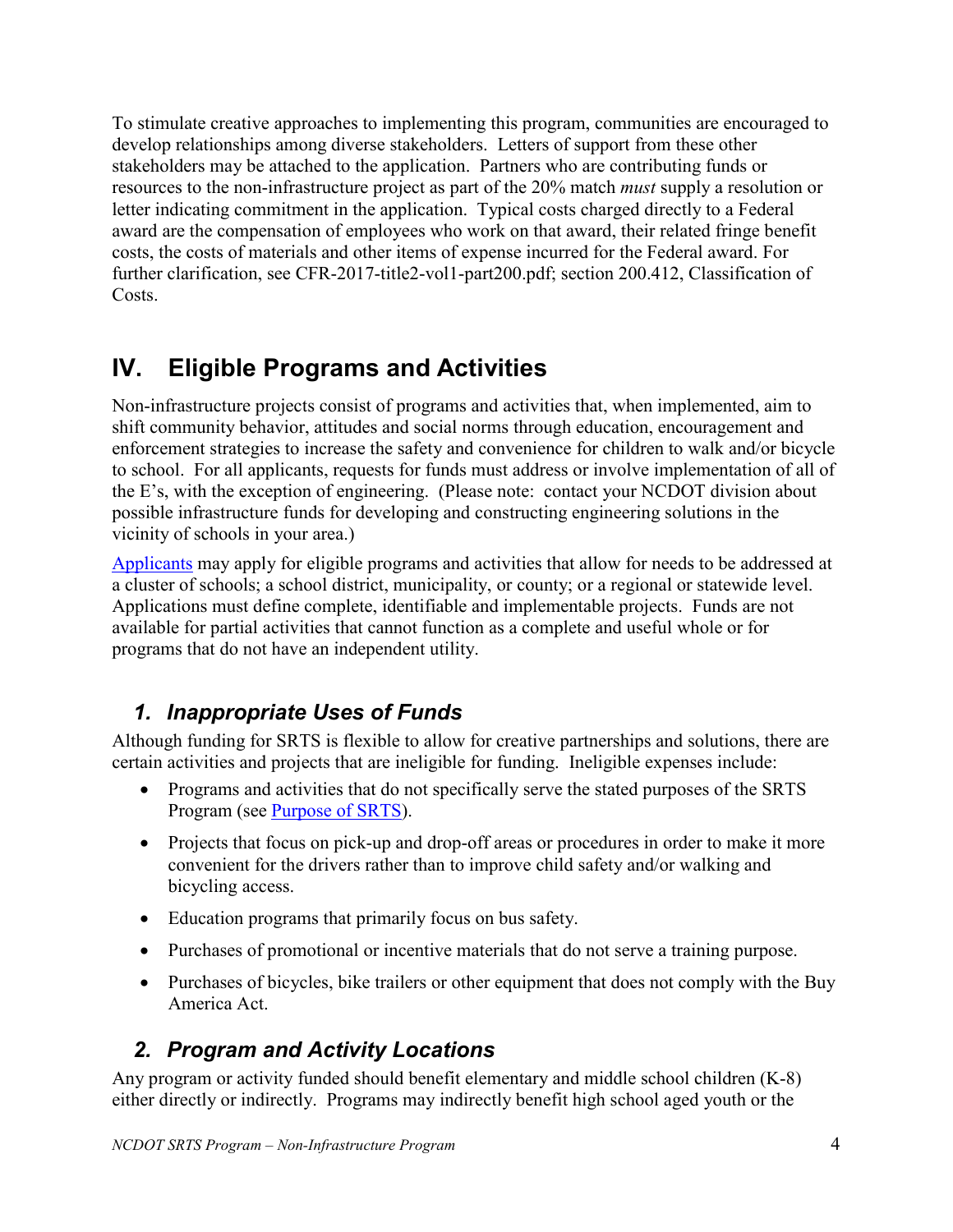general public; however, these constituencies cannot be the sole or primary beneficiaries. Programs specifically including traffic education and enforcement activities for a specific school(s) must take place within approximately two miles of the identified school(s). Other eligible non-infrastructure activities do not have a location restriction. Funding for education and encouragement activities at private schools is also allowed.

### <span id="page-5-0"></span>*3. Types of Programs and Activities*

This program specifies that public awareness campaigns and outreach to media and community leaders; traffic education and enforcement in the vicinity of schools; and student sessions on bicycle and pedestrian safety, health, and environment are all eligible non-infrastructure related programs and activities. Further ideas for eligible non-infrastructure programs and activities are broken down into the four categories below. Note: projects must address all four categories:

- **Education**: teach children about pedestrian, bicyclist and traffic safety; teach personal safety, health and environmental benefits of walking and cycling; educate parents as teachers to enforce and encourage proper safety practices with their children; educate parents and neighbors as drivers in and around the school area on the rules of the road and proper drop-off/pick-up procedures; educate law enforcement officers on laws related to pedestrian and bicycle safety and the role of law enforcement; launch driver safety campaigns in the vicinity of schools; develop or procure appropriate curricula, materials and trainers; deliver instruction on how to teach [Let's Go NC!](https://www.ncdot.gov/initiatives-policies/safety/lets-go-nc/Pages/default.aspx) or a similar skills course, or crossing guard training; use social media, local traditional media, and community leaders to conduct outreach and public awareness campaigns
- **Encouragement**: hold special SRTS-related events; participate in International Walk to School Day; participate in Bicycle Month/Bike to School Day, Car Free Day, or some other Walk and Roll to School Day; develop and implement mileage clubs and contests; implement a walking school bus or bicycle train program; secure and distribute safety and training materials that encourage and reinforce more walking and bicycling over time;
- **Enforcement**: initiate community enforcement programs or driver yielding operations; develop and implement a safety patrol program; initiate a neighborhood speed watch program; launch an enforcement campaign to target dangerous behaviors; conduct highvisibility enforcement operations in the vicinity of schools; data gathering, analysis, and evaluation reporting at the local project level; initiate "walk with a cop" or similar programs involving local, regional, or state police; equipment and training needed for establishing crossing guard programs or outfit enforcement operations to improve pedestrian and bicycle safety (vests, gloves, STOP paddles, cones, etc.)
- **Evaluation**: gather, analyze, and evaluate current conditions and behaviors; conduct walkability and bikeability checklists; assess changes in knowledge through pre-post testing of course participants; evaluate the implementation of a SRTS project, program or activity

Existing SRTS programs have also used non-infrastructure funding for the following purposes:

• pay for substitute teachers if needed to cover for faculty attending SRTS-related training functions during school hours;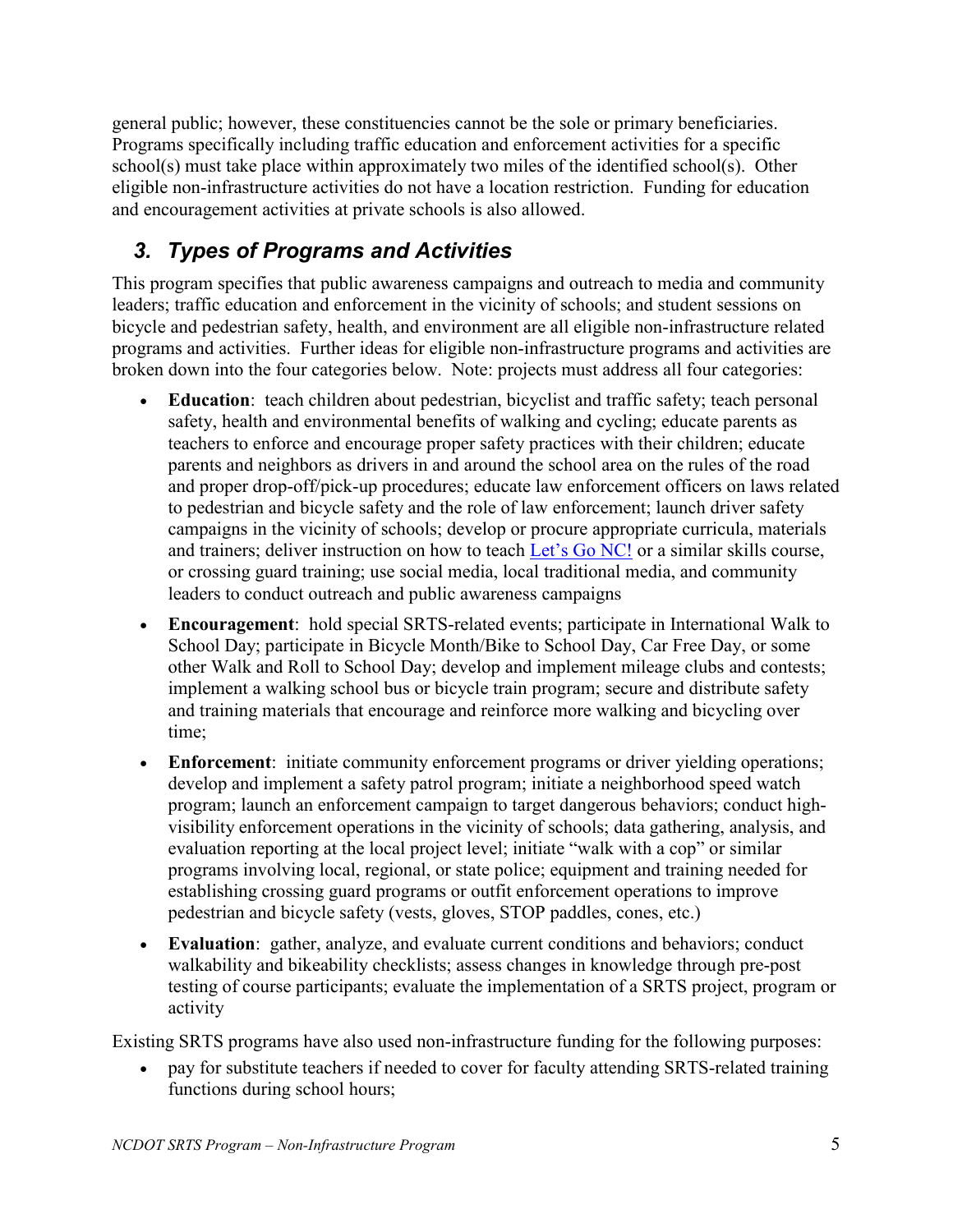- Costs to engage the services of a consultant (either non-profit or for-profit) to coordinate the efforts of numerous stakeholders and volunteers and manage the process for implementation at a community-wide, regional, or statewide level.
- Provide funds for trainers, volunteers, and managers of SRTS programs.

The non-infrastructure programs and activities listed above are not exhaustive; other programs and activities not listed here may be eligible if they meet the [purposes of the SRTS Program.](#page-2-1)

# <span id="page-6-0"></span>**V. Selection Criteria and Review Process**

The NCDOT staff will conduct a preliminary review of all applications for eligibility, completeness and general appropriateness. Applications that pass the initial screening will then be reviewed by the Review Committee. This group will include NCDOT staff, HSRC staff, and individuals with professional experience related to developing, administering and/or implementing bicycle- and pedestrian-related programs and activities. These individuals will represent agencies such as MPOs, RPOs, COGs and public health. The Review Committee will evaluate each application using the selection criteria outlined below and the [Federal Highway](https://www.fhwa.dot.gov/environment/transportation_alternatives/guidance/guidance_2016.cfm)  [Administration \(FHWA\) Transportation Alternatives guidance.](https://www.fhwa.dot.gov/environment/transportation_alternatives/guidance/guidance_2016.cfm) The Committee will also look for the final set of selected projects to show both a geographical spread across the state and representation from urban and rural communities. The Review Committee will forward their recommendations to NCDOT for final approval.

#### **Evaluation Criteria**

Application review will focus on the following criteria:

PROPOSAL QUALITY

- **Likelihood of success**. Do the selected strategies have a track record of supporting safe walking and biking? Is there sufficient support to implement the proposed strategies? Does the sponsor appear to have the capacity to ramp-up and implement the project in a timely way? Is there a project champion or regional support to keep the project on-track?
- **Collaboration.** Does the proposed project show regional or multi-municipal cooperation? Has the sponsor demonstrated coordination and collaboration with agencies such as their NCDOT Division, MPO/RPO, municipality, general public, advocacy organizations, school district, etc. in developing the proposed activities and plans for implementation?
- **Need.** Is there a timeliness and need for the project? What benefits are expected as a result of the project?
- **Reasonableness of cost**. Is the cost of the proposed project reasonable based on the scope?
- **Comprehensive.** Does the project describe planned education, encouragement, evaluation and enforcement strategies?

#### CONTEXT

- **Experience**. Does the project include partners who have experience implementing safe walking and biking strategies? Does the sponsor show evidence of understanding federal aid requirements?
- **Equity**. Does the project meet the need of a disadvantaged group or area?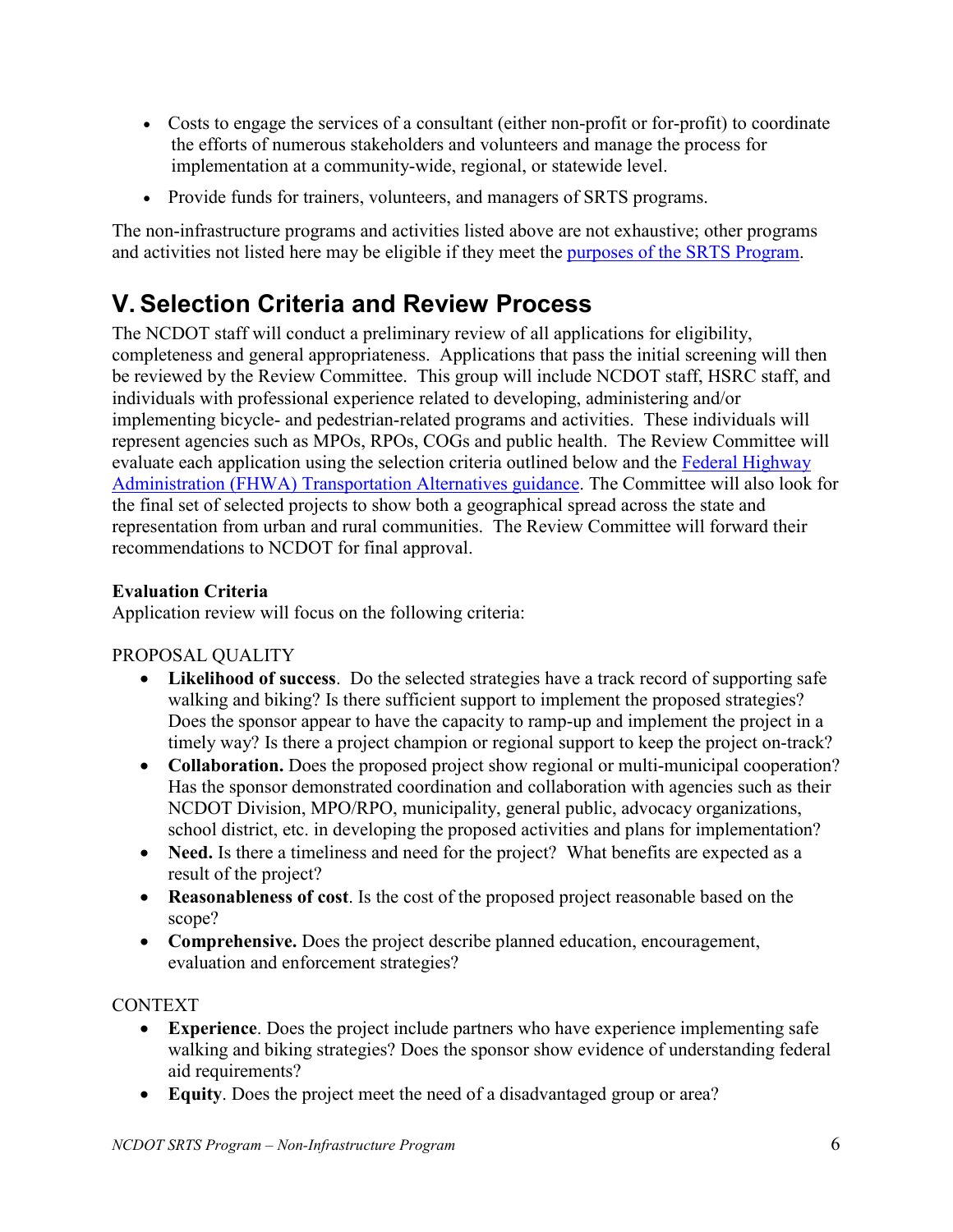• **Fit**. Is the proposed project consistent with and supportive of local and regional plans and initiatives? In addition to the 20% match, does the proposed project leverage other projects or leverage funding from other agencies, local governments and/or communitybased organizations?

# <span id="page-7-0"></span>**VI. Conditions of Reimbursement Award**

Funding is provided on a reimbursement basis to the agency or organization responsible for the administration of the funds. The contracting agency or organization must execute a legal agreement with NCDOT prior to receiving funding authorization. This agreement will outline the responsibilities of each party, the terms of reimbursement, and the deliverables. This agreement must be executed within three months of being awarded the project. Selected recipients will receive a formal Notice to Proceed from NCDOT once the reimbursement agreement is fully executed.

Costs incurred before receipt of a Notice to Proceed are not a reimbursable expense, and any such costs must be absorbed by the contracting agency/organization. Invoices for partial project completion will be allowed; conditions will be defined in the reimbursement agreement. A portion of the total NCDOT allocation will be withheld until the project is completed, including any evaluation tasks, and all relevant materials are submitted to NCDOT and approved by the Division of Bicycle and Pedestrian Transportation. Educational and encouragement materials or safety messages must be submitted to NCDOT for review and approval prior to distribution and use.

Award recipients will have up to thirty-six (36) months to complete their projects unless otherwise stated in the agreement, starting from the date of receipt of a written Notice to Proceed.

Award recipients of projects that implement school-based programs and/or activities must collect evaluation data at each school participating in this non-infrastructure initiative using the [Student](http://saferoutesdata.org/)  In-Class Travel Tally [and the Parent Survey.](http://saferoutesdata.org/) The time period for collecting these data will be defined in the reimbursement agreement. A percentage of the final reimbursement payment will also be contingent upon the lead sponsor conducting a closing evaluation of programs and/or activities implemented through this non-infrastructure award reimbursement program. Periodic progress reports describing accomplishments and expenditures will be required. Changes in project schedules must be approved by NCDOT-DBPT. Unspent funds may be withdrawn from award recipients that fail to meet timely benchmarks in their project implementation.

NCDOT must be credited for project participation in documents, materials, press releases and other announcements and promotional materials related to the non-infrastructure project.

All electronic files, maps, technical illustrations, graphics, etc. produced with these funds will become the property of NCDOT-DBPT and the award recipient.

# <span id="page-7-1"></span>**VII. Application Process**

Applicants must download the application, complete it, and submit it to NCDOT via email. Due to the collaborative nature of many SRTS non-infrastructure activities, lead agencies are